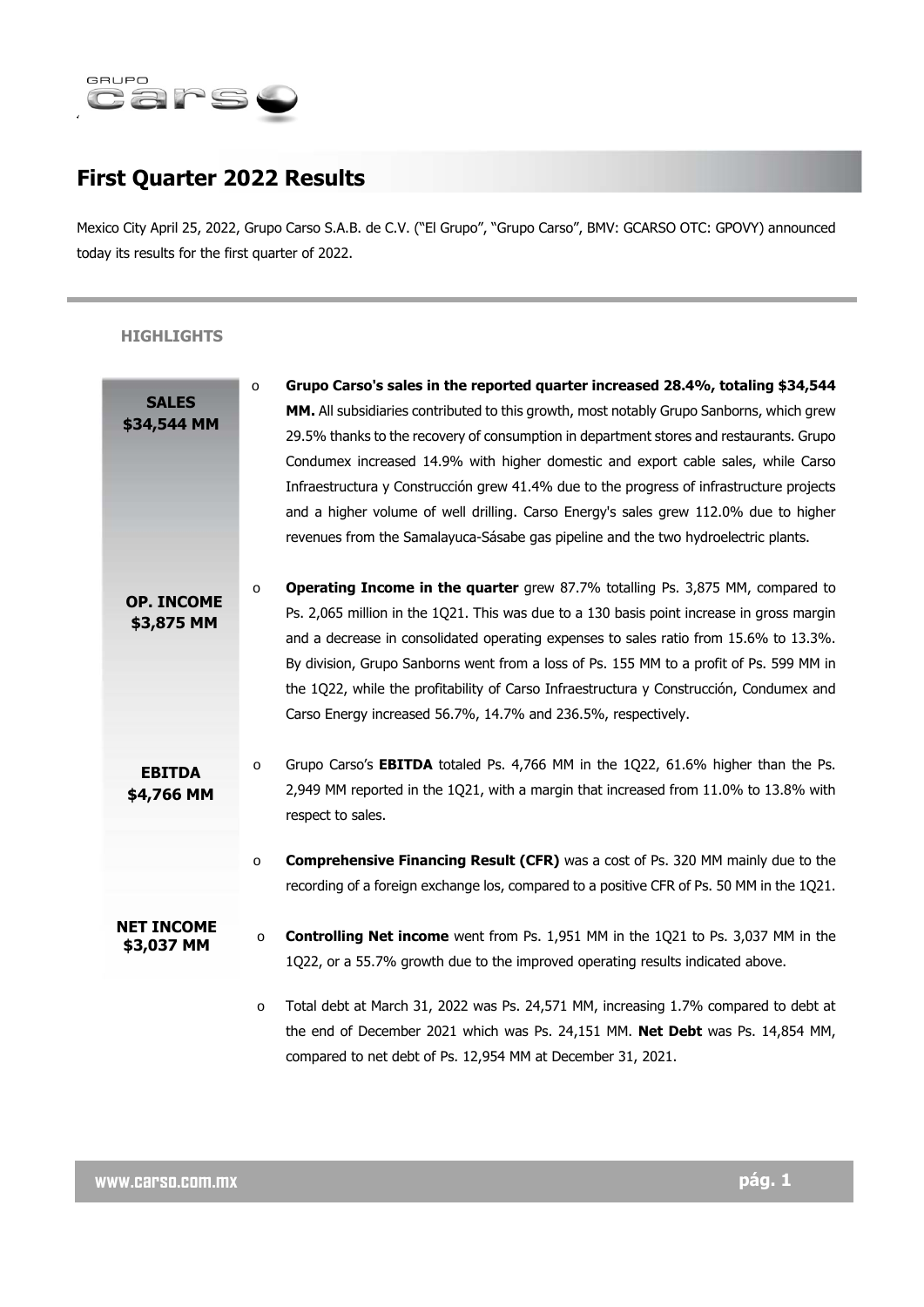



**Cash and cash equivalents** for the 1Q22 totaled Ps. 9,717 MM compared to Ps. 11,198 MM at the close of December 2021. The net-debt-to-12-month-EBITDA ratio was 0.85 times in the 1Q22, compared to 0.82 times at the end of the 4Q21.

The Company has a bond program authorized on February 17, 2017 for Ps. 10,000 MM with an issuance of Ps. 3,500 MM on March 13, 2020 with a 3-year maturity.

**Associated Companies.** GCarso´s most representative associated companies are: GMéxico Transportes (15.1%), Infraestructura y Transportes México (16.7%), Inmuebles SROM (14.0%), Trans Pecos Pipeline (51.0%), Comanche Trail Pipeline (51.0%) y Fortaleza Materiales y Elementia Materiales (38.7%). With a book or market valuation, as appropriate, of Ps. \$44,534 million. We recognize our interest in Income fron Associates or dividend income in the income statement.

#### **SUMMARY**

Amounts in Million Pesos MXN (MM)

| <b>Consolidated Results</b> | <b>1Q22</b> | <b>1Q21</b> | Var%  |
|-----------------------------|-------------|-------------|-------|
| Sales                       | 34,544      | 26,899      | 28.4% |
| Operating Income            | 3,875       | 2,065       | 87.7% |
| Controlling Net Income      | 3,037       | 1,951       | 55.7% |
| <b>EBITDA</b>               | 4,766       | 2,949       | 61.6% |
| Operating Margin            | 11.2%       | 7.7%        |       |
| <b>EBITDA Margin</b>        | 13.8%       | 11.0%       |       |

NC= Not Comparable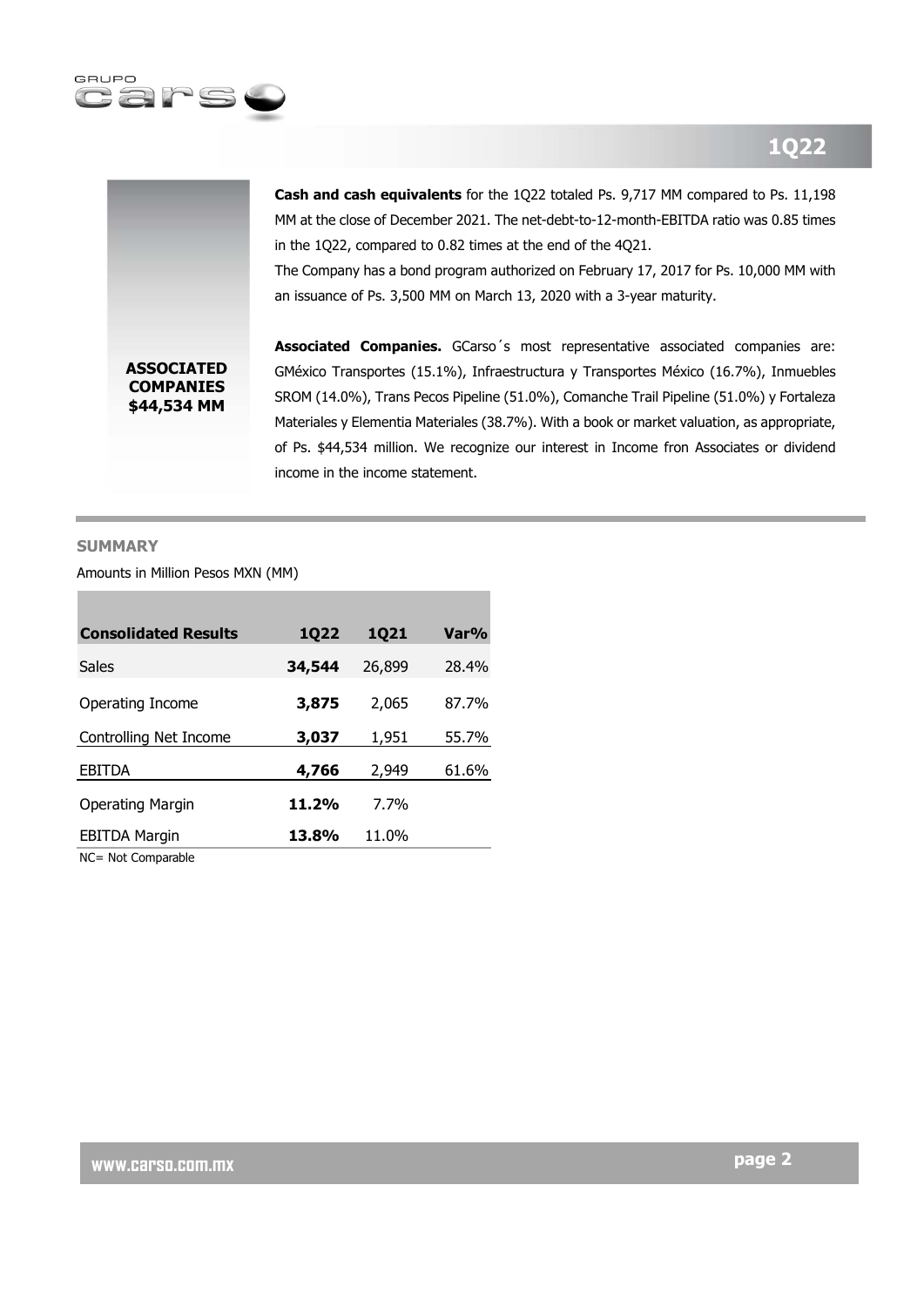



# **CONTRIBUTION TO CONSOLIDATED RESULTS BY SEGMENT**



#### **FINANCIAL RESULTS**

| <b>Financial Results</b>                    | 1022     | 1021     | Var%      |
|---------------------------------------------|----------|----------|-----------|
| Interest Expense                            | $-487.3$ | $-418.1$ | 16.5%     |
| Income (Loss) on derivatives net            | 161.1    | 239.7    | $-32.8%$  |
| Interest Income                             | 189.8    | 113.8    | 66.8%     |
| Interest (net)                              | $-136.4$ | -64.6    | 111.1%    |
| <b>ForEx Results</b>                        | $-183.7$ | 115.0    | NC.       |
| <b>CFR</b>                                  | $-320.1$ | 50.4     | <b>NC</b> |
| Income taxes                                | 436.4    | 418.8    | 4.2%      |
| Earnings from non-consolidated companies    | 185.0    | 424.0    | $-56.4%$  |
| Non-controlling participation in Net Income | 266.4    | 170.0    | 56.7%     |

# **ASSOCIATED COMPANIES**

Grupo Carso has significant investments in companies in different segments as shown in the following table, where the values are presented in proportion to our ownership interest:

|                                                                                                                                                                              |                  |              | LTM-Dec-21 |               | Stockholders' |
|------------------------------------------------------------------------------------------------------------------------------------------------------------------------------|------------------|--------------|------------|---------------|---------------|
| <b>Associated Companies</b>                                                                                                                                                  | <b>Holding %</b> | <b>Sales</b> | Op. Income | <b>EBITDA</b> | <b>Equity</b> |
| Fortaleza Materiales y Elementia Materiales (Elementia)                                                                                                                      | 38.69%           | 29,674.9     | 3,579.7    | 5,187.8       | 23,105.0      |
| Infraestructura y Transportes México, S.A. de C.V. (ITM)                                                                                                                     | 15.10%           | 51,172.9     | 15,799.3   | 22,798.3      | 54,810.8      |
| Trans-Pecos Pipeline, LLC (Gasoducto Waha-Presidio)                                                                                                                          | 51.00%           | 4,440.0      | 1,760.6    | 1,760.6       | 7,666.7       |
| Comanche Trail Pipeline, LLC (Gasoducto Waha-San Elizario)                                                                                                                   | 51.00%           | 4.011.4      | 1,257.9    | 1,257.9       | 4,697.2       |
| Inmuebles SROM, S.A. de C.V.                                                                                                                                                 | 14.00%           | 1.413.7      | 1.118.4    | 358.2         | 13,726.0      |
| *In the case of Trans-Pecos Pipeline, LLC, Comanche Trail Pipeline, LLC and Inmuebles SROM, S.A. de C.V. the book value of the investment as of December 2021 is considered. |                  |              |            |               |               |

**www.carso.com.mx**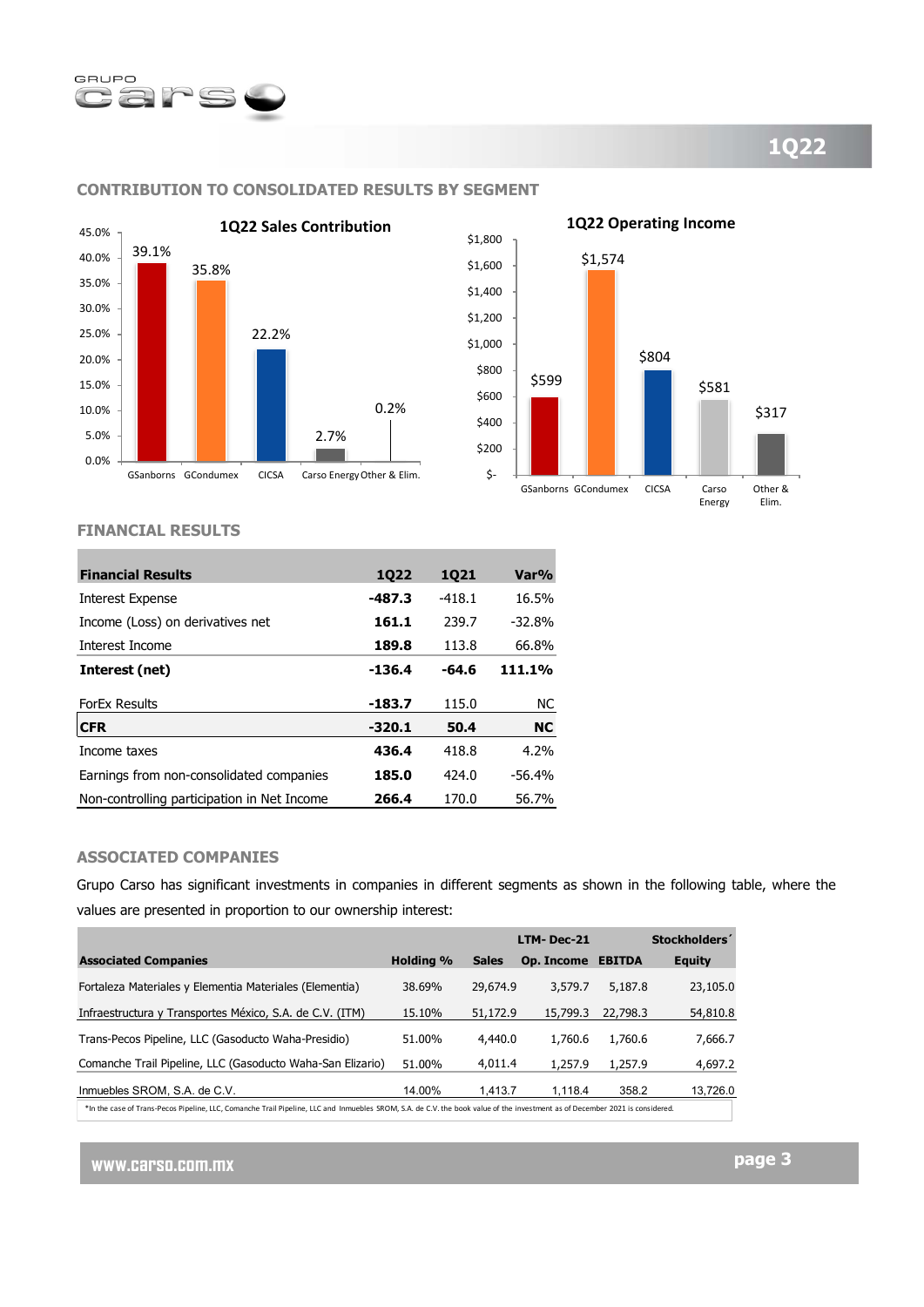

# **INTEREST-BEARING LIABILITIES**

#### **Total Debt by CURRENCY**



**LTM EBITDA/Interest Expense**





**58%**

**Short T. 42%**

**Total Debt by TERM**

**RESULTS BY SEGMENT** 

# **RETAIL**

| <b>Consolidated Results</b> | 1022    | 1021    | Var%             |
|-----------------------------|---------|---------|------------------|
| <b>Sales</b>                | 13,499  | 10,422  | 29.5%            |
| Operating Income            | 599     |         | $-155 - 487.0\%$ |
| Controlling Net Income      | 494     | -196    | $-351.5%$        |
| <b>EBITDA</b>               | 1,086   | 331     | 228.3%           |
| Operating Margin            | 4.4%    | $-1.5%$ |                  |
| <b>EBITDA Margin</b>        | $8.0\%$ | 3.2%    |                  |
| NC= Not Comparable          |         |         |                  |



**Contribution to Consolidated Results 39% SALES 15% OP. INCOME 23% EBITDA** 

Note: For more information please refer to the 1Q22 earnings release of Grupo Sanborns, S.A.B. de C.V.

In the first quarter of the year, **Grupo Sanborns' total revenues** increased 29.5% to Ps. 13,499 million. This was due to a good performance in all formats, as the influx of consumers to department stores and restaurants recovered compared to the previous year, when there were restrictions on capacity and opening hours. The categories that showed growth in the different formats were Big-Ticket, while a recovery was observed in the fashion and restaurant segment. In e-commerce sales, the Sanborns Restaurant App and the Sears App for merchandise sales were launched in February, including credit card transactions, service contracting and the option to pick up in store.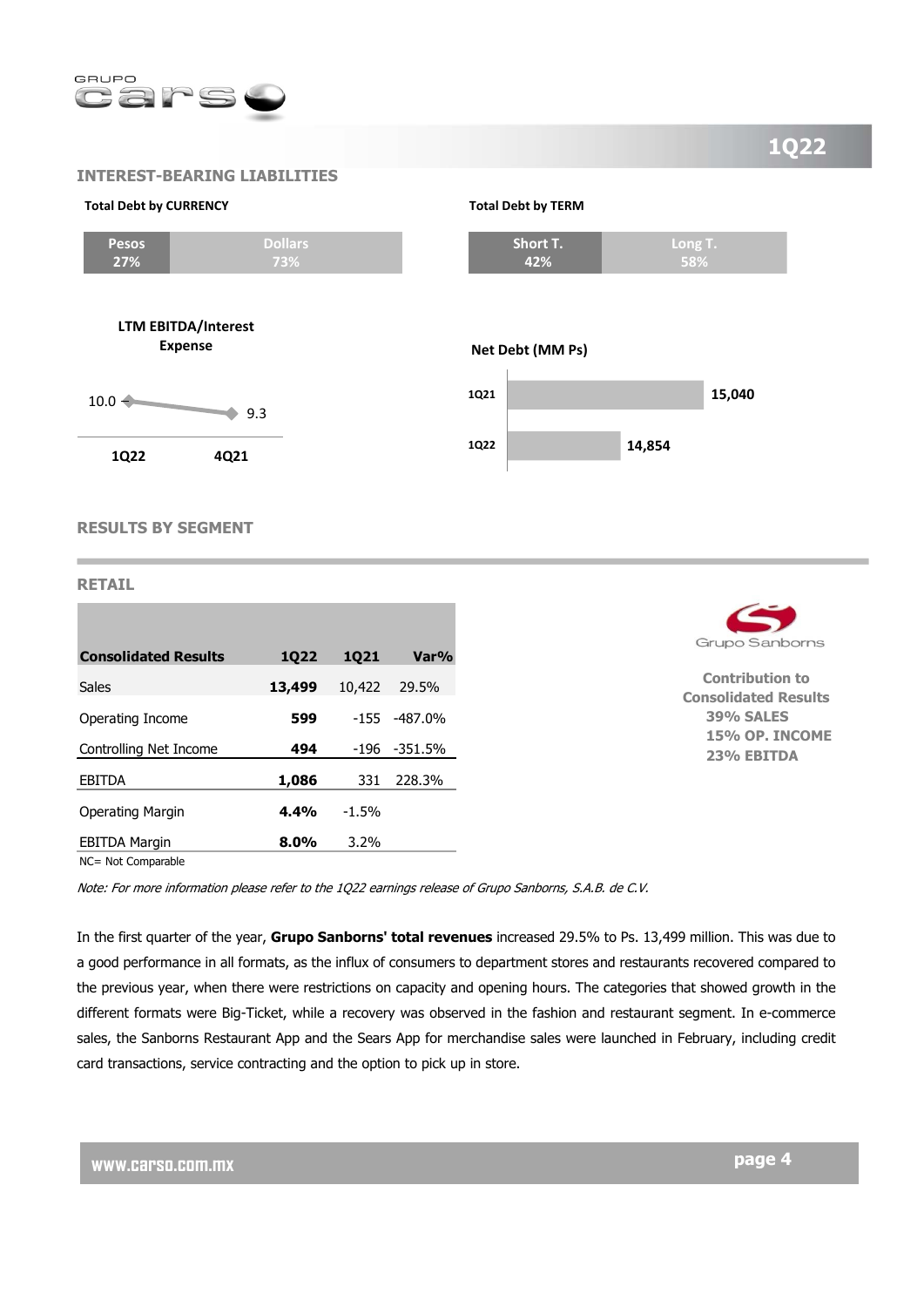

**1Q22** 

**Operating income** for the 1Q22 totaled Ps. 599 million, compared to an operating loss of Ps. 155 million in the 1Q21. This was attributable to sales growth and a 110 basis point improvement in gross margin. Operating expenses were reduced by 460 basis points compared to sales.

**EBITDA improved** by Ps. 755 million with a significant growth of 228.3% from Ps. 331 million in the first quarter of 2021 to Ps. 1,086 million in the first quarter of 2022, as a result of good operating results in all formats and a recovery in credit revenues.

Controlling interest net income for the 1Q22 totaled Ps. 494 million, compared to a net loss of Ps. 196 million in the 1Q21, due to improved operating results and a greater participation in the Results of Associates.

#### **INDUSTRIAL**

| <b>Consolidated Results</b> | 1022   | 1021   | Var%     |
|-----------------------------|--------|--------|----------|
| Sales                       | 12,358 | 10,759 | 14.9%    |
| Operating Income            | 1,574  | 1,372  | 14.7%    |
| Controlling Net Income      | 1,070  | 1,153  | $-7.2\%$ |
| <b>EBITDA</b>               | 1,719  | 1,529  | 12.4%    |
| Operating Margin            | 12.7%  | 12.8%  |          |
| <b>EBITDA Margin</b>        | 13.9%  | 14.2%  |          |



**Contribution to Consolidated Results 36% SALES 41% OP. INCOME 36% EBITDA**

During 1Q22, **Grupo Condumex's sales** increased 14.9% to Ps. 12,358 MM. The increase came mainly from the auto parts sector through sales of harnesses, as well as domestic and export sales of automotive cable. Sales to the Telecom and Construction industries favored the performance recorded in cables in most of the plants and with higher copper prices. Other Industrials recorded higher sales of services.

**Operating income and EBITDA** increased 14.7% and 12.4%, respectively, due to the sales mix.

Grupo Condumex's **controlling net income** decreased 7.2% from Ps. 1,153 MM to Ps. 1,070 MM, where unfavorable foreign exchange effects were recognized.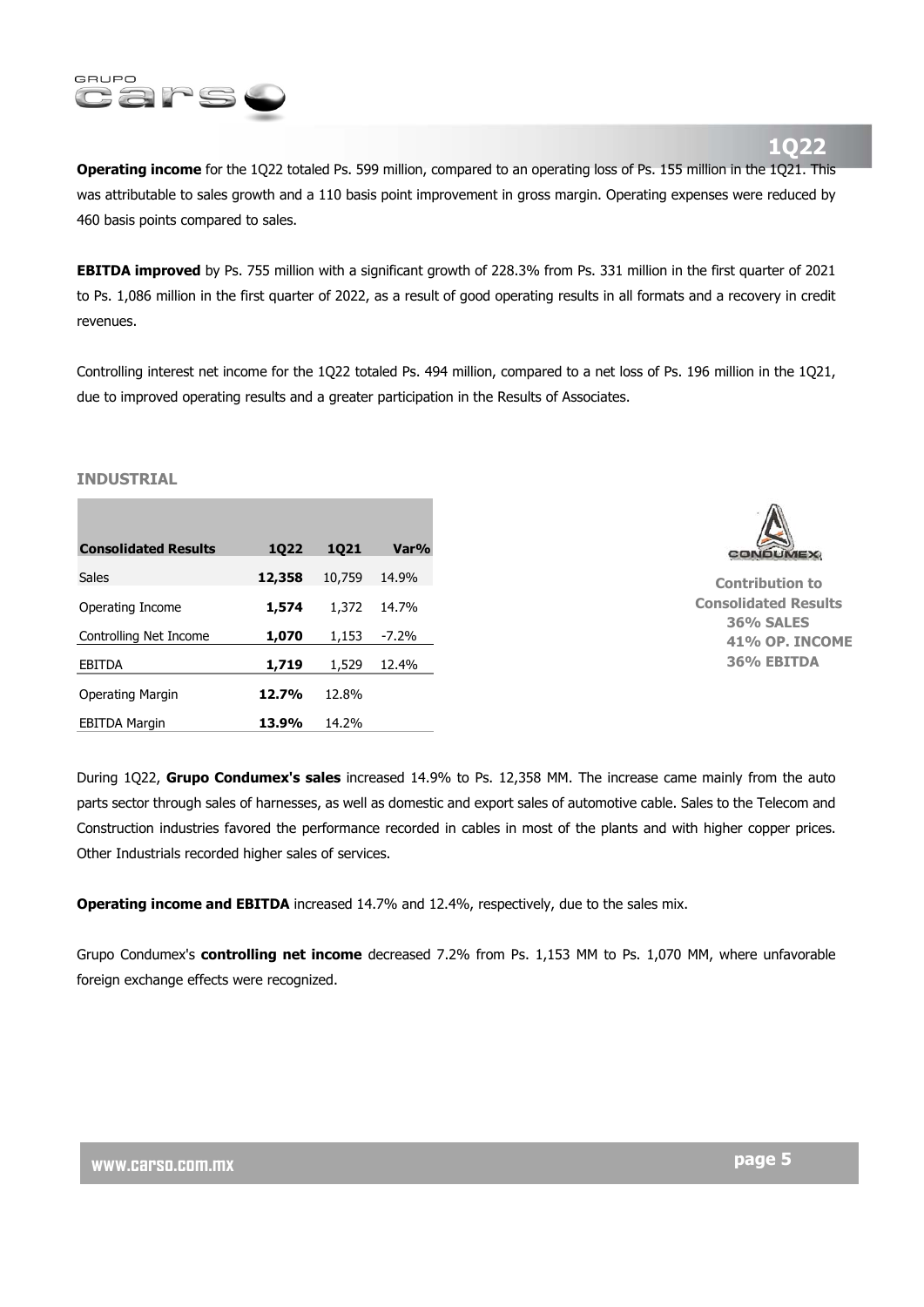

# **1Q22**

#### **INFRAESTRUCTURE AND CONSTRUCTION**

| <b>Consolidated Results</b> | 1022  | 1021  | Var%  |
|-----------------------------|-------|-------|-------|
| Sales                       | 7,653 | 5,412 | 41.4% |
| Operating Income            | 804   | 513   | 56.7% |
| Controlling Net Income      | 563   | 374   | 50.7% |
| <b>EBITDA</b>               | 981   | 683   | 43.7% |
| Operating Margin            | 10.5% | 9.5%  |       |
| <b>EBITDA Margin</b>        | 12.8% | 12.6% |       |



**Contribution to Consolidated Results 22% SALES 21% OP. INCOME 21% EBITDA**

The **sales** of Carso Infraestructura y Construcción grew 41.4%, totaling Ps. 7,653 million in the first quarter of the year. The main increases were in Infrastructure, where we have progress in the construction of section II Escárcega-Calkiní of the Mayan Train, the Mitla-Tehuantepec and Las Varas-Vallarta highways, as well as in Manufacturing and Services for the Oil and Chemical Industry, where there was growth due to a higher volume of activity in the repair and drilling of wells in different projects, including deep wells with Pemex. In Pipeline Facilities, there was a higher volume of construction due to the deployment of Telecom projects.

**Consolidated operating income and EBITDA** grew 56.7% and 43.7%, respectively. This was due to the good performance in the different segments mentioned above.

**Controlling interest net income** increased from Ps. 374 MM in the 1Q21 to Ps. 563 MM in the 1Q22.

**Projects** at the end of March 2022 mainly include the construction of the Las Varas-Vallarta and Mitla-Tehuantepec highways, installation services for telecommunications, equipment for the petrochemical industry, deep well drilling for PEMEX, various services for the oil industry, and section II of the Mayan Train. Carso Infraestructura's backlog totaled \$43,395 million as of March 31, 2022, compared to Ps. 38,521 million in the same period of the previous year.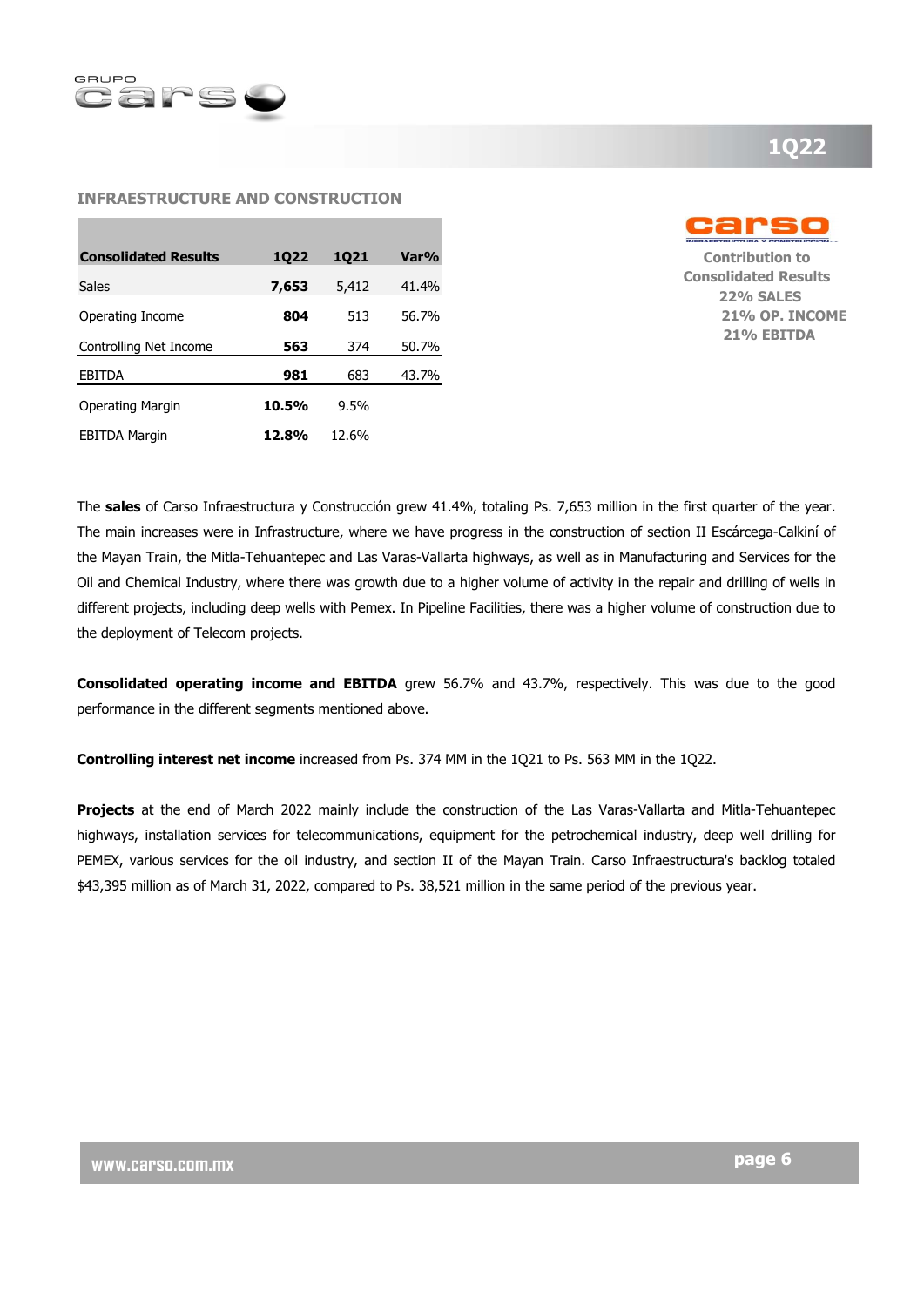

# **CARSO ENERGY**





**Contribution to Consolidated Results 3% SALES 15% OP. INCOME 14% EBITDA** 

**Carso Energy's sales** increased 112.0% from Ps. 447 MM in the 1Q21 to Ps. 948 MM in the 1Q22. The sales of the Samalayuca-Sásabe gas pipeline (100% owned by the Group) stood out, which has been providing gas transportation services to the CFE. In this business we have initiated the investment in a compression station that will significantly increase the capacity of this pipeline. We also have the effect of the integration of the two hydroelectric plants in Panama. Likewise, the two gas pipelines we have in Waha, Texas, U.S.A. with a 51.0% participation (unconsolidated) continued to perform well.

Carso Energy's **operating income** was outstanding, increasing its share of consolidated operating income from 8.4% to 15.0%. The amount grew 236.5% from Ps. 173 MM in the 1Q22 to Ps. 581 MM in the 1Q22.

**EBITDA** improved 152.6% from Ps. 268 MM to Ps. 677 MM.

The **net result** of the parent company in Carso Energy increased, registering an amount of Ps. 679 MM compared to Ps. 100.0 MM last year.

# **CONTACTS FOR INVESTORS:**

Angélica Piña Garnica **Arturo Spínola García** Arturo Spínola García T. +52 (55) 1101-2956 T. +52 (55) 5249-8910 napinag@gcarso.com.mx aspinola@gcarso.com.mx

Investor Relations Chief Financial Officer o Condumex and CICSA

**www.carso.com.mx** 

# **1Q22**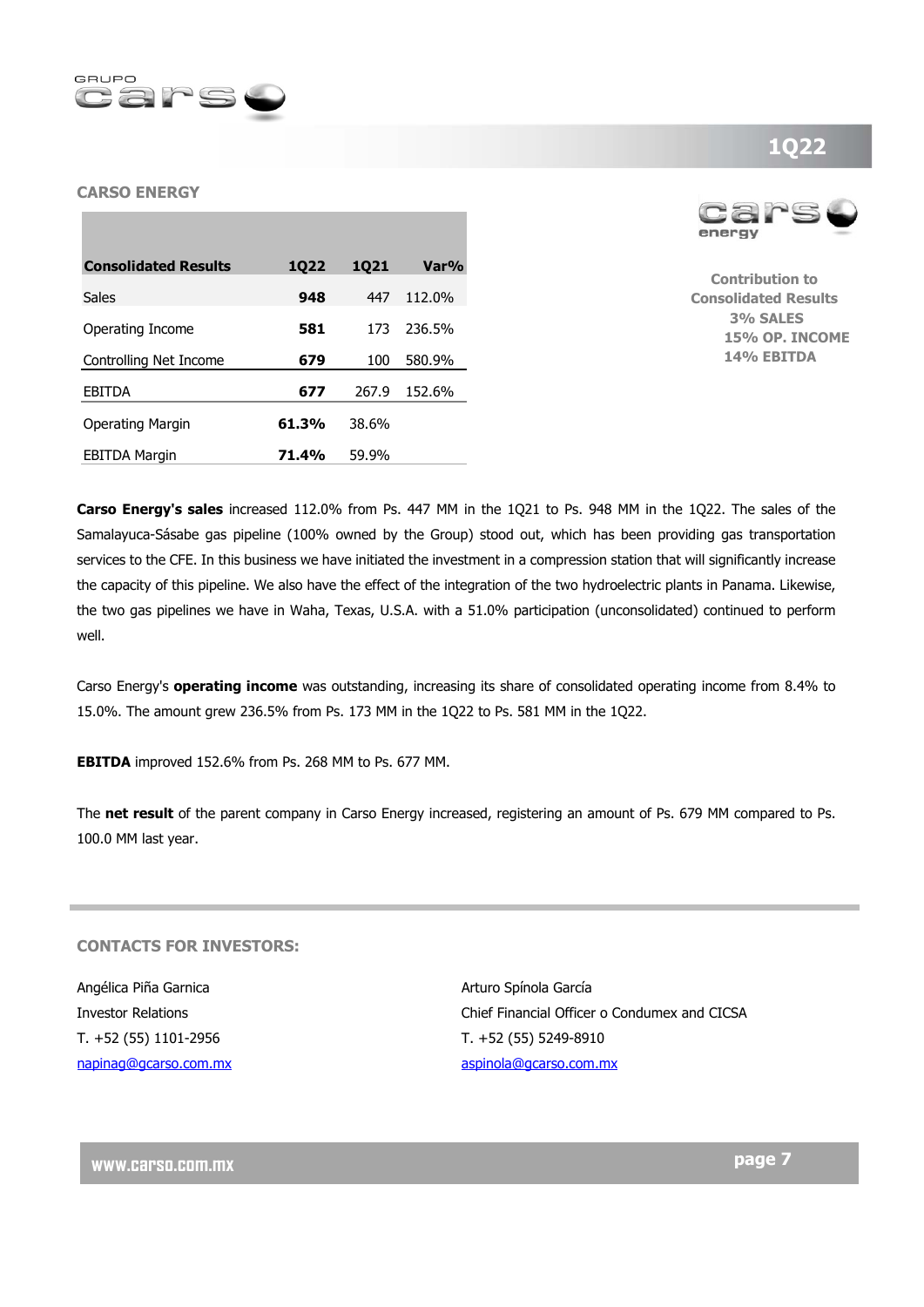

# **INVITATION TO THE CONFERENCE CALL:**

| 9:30-10:30 A.M. Mexico City Time/ 10:30 A.M.-11:30 A.M. NY Time (US EST) |
|--------------------------------------------------------------------------|
|                                                                          |
|                                                                          |
|                                                                          |
|                                                                          |
|                                                                          |
|                                                                          |
|                                                                          |
|                                                                          |
|                                                                          |

# **CHARTS:**

| <b>Consolidated Financial Income Data</b><br>Million PESOS (MXN) |                   |                |                 |                    |                        |  |
|------------------------------------------------------------------|-------------------|----------------|-----------------|--------------------|------------------------|--|
|                                                                  | 1Q22              |                | <b>1Q21</b>     |                    | Var %                  |  |
| <b>GRUPO CARSO</b>                                               |                   |                |                 |                    |                        |  |
| Revenues                                                         | 34,543.6          | 100.0%         | 26,898.6 100.0% |                    | 28.4%                  |  |
| Operating Income                                                 | 3,875.2           | 11.2%          | 2,065.0         | 7.7%               | 87.7%                  |  |
| <b>Financial Results</b>                                         | $-320.1$          | $-0.9%$        | 50.4            | 0.2%               | <b>NC</b>              |  |
| Controlling Net Income                                           | 3,037.3           | 8.8%           | 1,950.6         | 7.3%               | 55.7%                  |  |
| <b>EBITDA</b>                                                    | 4,765.6           | 13.8%          | 2,949.2         | 11.0%              | 61.6%                  |  |
|                                                                  |                   |                |                 |                    |                        |  |
| <b>GRUPO SANBORNS</b><br>Sales                                   |                   |                | 10,422.0        |                    | 29.5%                  |  |
|                                                                  | 13,499.5<br>598.9 | 100.0%<br>4.4% | $-154.8$        | 100.0%             |                        |  |
| Operating Income<br>Controlling Net Income                       | 493.5             | 3.7%           | -196.2          | $-1.5%$<br>$-1.9%$ | <b>NC</b><br><b>NC</b> |  |
| <b>EBITDA</b>                                                    | 1,085.8           | 8.0%           | 330.7           | 3.2%               | 228.3%                 |  |
|                                                                  |                   |                |                 |                    |                        |  |
| <b>GRUPO CONDUMEX</b>                                            |                   |                |                 |                    |                        |  |
| Sales                                                            | 12,358.0          | 100.0%         | 10,758.8 100.0% |                    | 14.9%                  |  |
| Operating Income                                                 | 1,574.4           | 12.7%          | 1,372.5         | 12.8%              | 14.7%                  |  |
| Controlling Net Income                                           | 1,070.0           | 8.7%           | 1,153.3         | 10.7%              | $-7.2%$                |  |
| <b>EBITDA</b>                                                    | 1,718.6           | 13.9%          | 1,529.4         | 14.2%              | 12.4%                  |  |
| <b>CICSA</b>                                                     |                   |                |                 |                    |                        |  |
| Sales                                                            | 7,652.6           | 100.0%         | 5,411.6 100.0%  |                    | 41.4%                  |  |
| Operating Income                                                 | 803.8             | 10.5%          | 512.9           | 9.5%               | 56.7%                  |  |
| Controlling Net Income                                           | 563.2             | 7.4%           | 373.6           | 6.9%               | 50.7%                  |  |
| <b>EBITDA</b>                                                    | 980.6             | 12.8%          | 682.6           | 12.6%              | 43.7%                  |  |
|                                                                  |                   |                |                 |                    |                        |  |
| <b>CARSO ENERGY</b>                                              |                   |                |                 |                    |                        |  |
| Sales                                                            | 947.6             | 100.0%         | 447.1           | 1.0                | 112.0%                 |  |
| Operating Income                                                 | 581.1             | 61.3%          | 172.7           | 0.4                | 236.5%                 |  |
| Controlling Net Income                                           | 679.2             | 71.7%          | 99.7            | 0.2                | 580.9%                 |  |
| <b>EBITDA</b>                                                    | 676.6             | 71.4%          | 267.9           | 0.6                | 152.6%                 |  |
| NC=Not Comparable                                                |                   |                |                 |                    |                        |  |

**www.carso.com.mx**